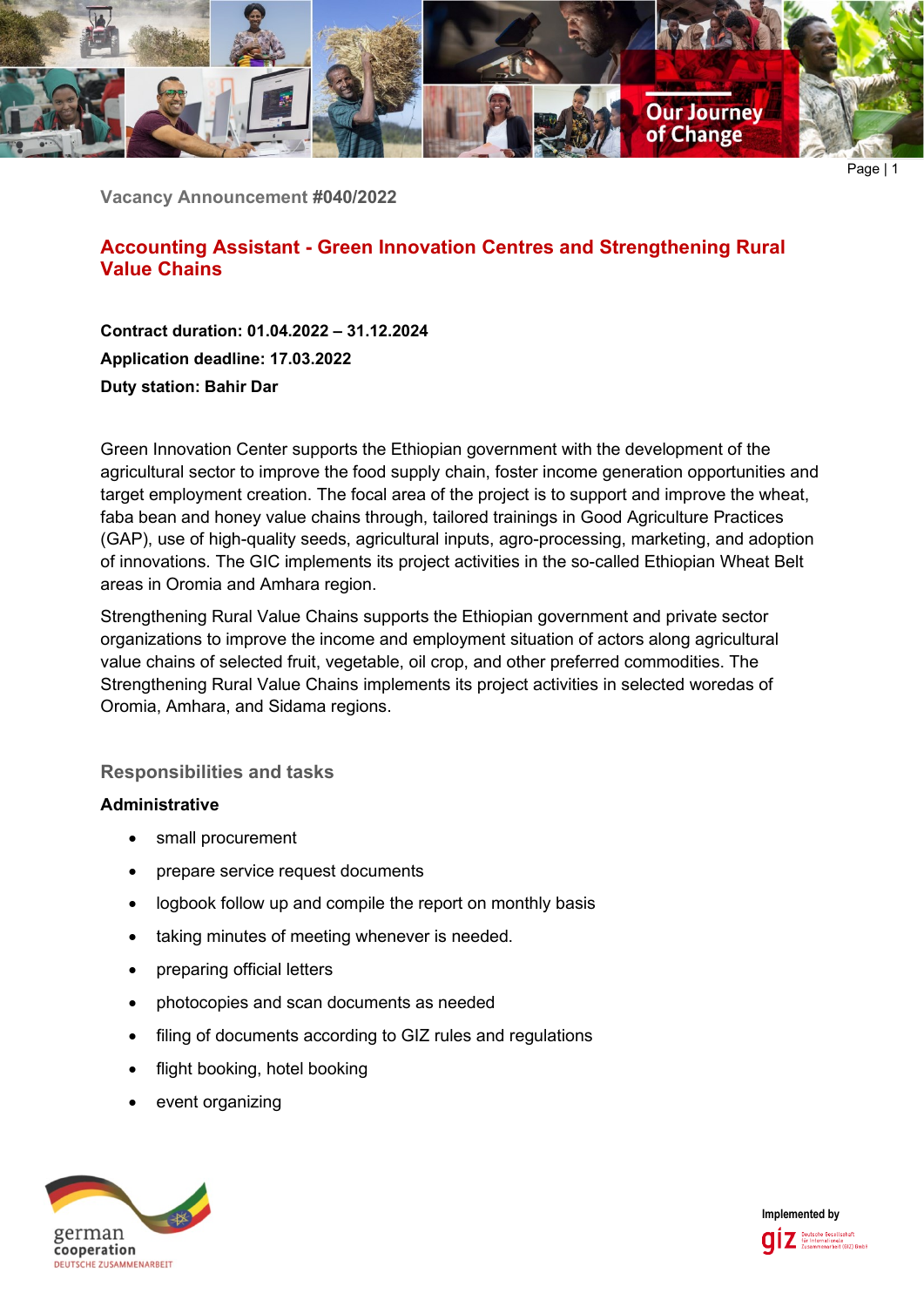

### **Financial**

- handle petty cash accounts and make all cash payments
- report any surplus or shortage in cash
- make timely cash replenishment request when cash account reaches to the minimum balance
- execute timely payment of utility bills & checking the correctness
- facilitating of settlement of travel.
- verify correctness of vouchers including supporting documents
- frequent delivery of settled financial documents to the accountant
- taking a corrective action according to internal control report recommendation
- perform other duties and tasks at the request of the supervisor

## **Required qualifications, competencies, and experience**

### **Qualifications**

• University degree (BA) in Accounting, Business Management or equivalent.

### **Professional experience**

- Minimum of 3 years professional experience in related field
- Good knowledge of standard computer applications such as MS Office application.

### **Other knowledge, additional competencies**

- knowledge of GIZ rules & regulations and systems is a plus
- proven knowledge of English and Amharic language, written and spoken.
- trustworthiness and ability to maintaining strict confidentiality and observing data protection and associated guidelines where appropriate.
- ability to organize and prioritize several tasks at the same time.
- ability to work independently, unsupervised and as part of a multicultural and international team.



**Implemented by** e<br>(GIZ) Gmbl